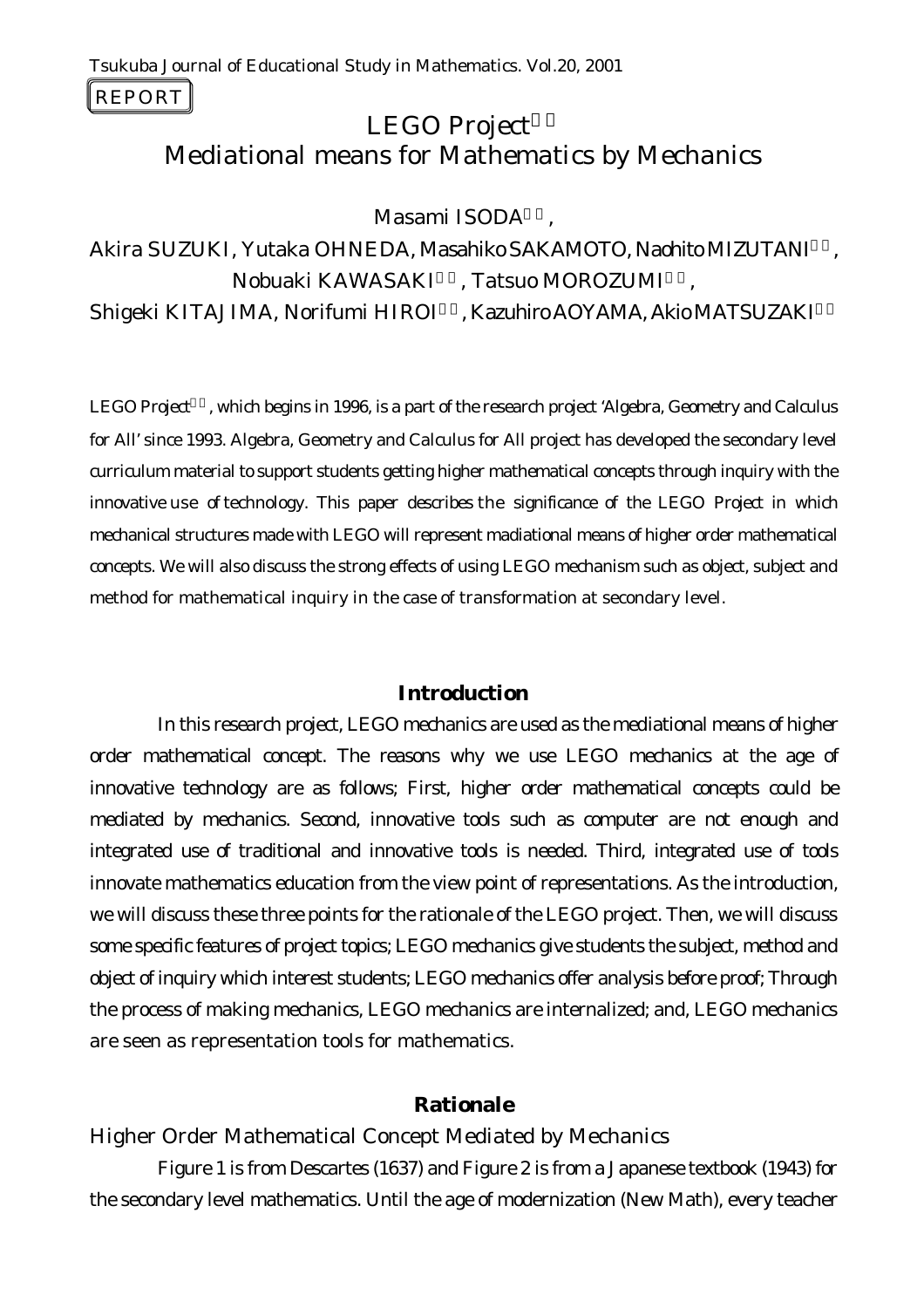used to use such kind of mechanics (mechanisms or tools) but in these twenty years, the innovative using of new technology such as computer has become the center of attention and mechanical tools were scrapped at spring cleanings. Today, many of new-age teachers do not have any experience using those mathematical tools. But we should know that we could not easily replace traditional tools with new technology such as computer.

For the discussion of this point, the Vygotskian perspective (Wertsch 1991) or sociocultural perspective (Otte, 1991) about meditational means which include all of tools such as physical tools like mechanics and psychological tools like mathematical representation are useful. The socio-historical-cultural perspective describes that *each mediational means has embedded own historical-cultural functions and restrictions* (Wertsch 1991).



Figure. 3 via Geometric Mean Figure. 4 Schooten 1646

For example, figure 3 is the locus given by the geometric mean, the dotted line in figure 3, used in the well known right triangle about the geometric mean at the junior secondary level in Japan. Two sides meeting at the right angle represent the tangent line and the normal line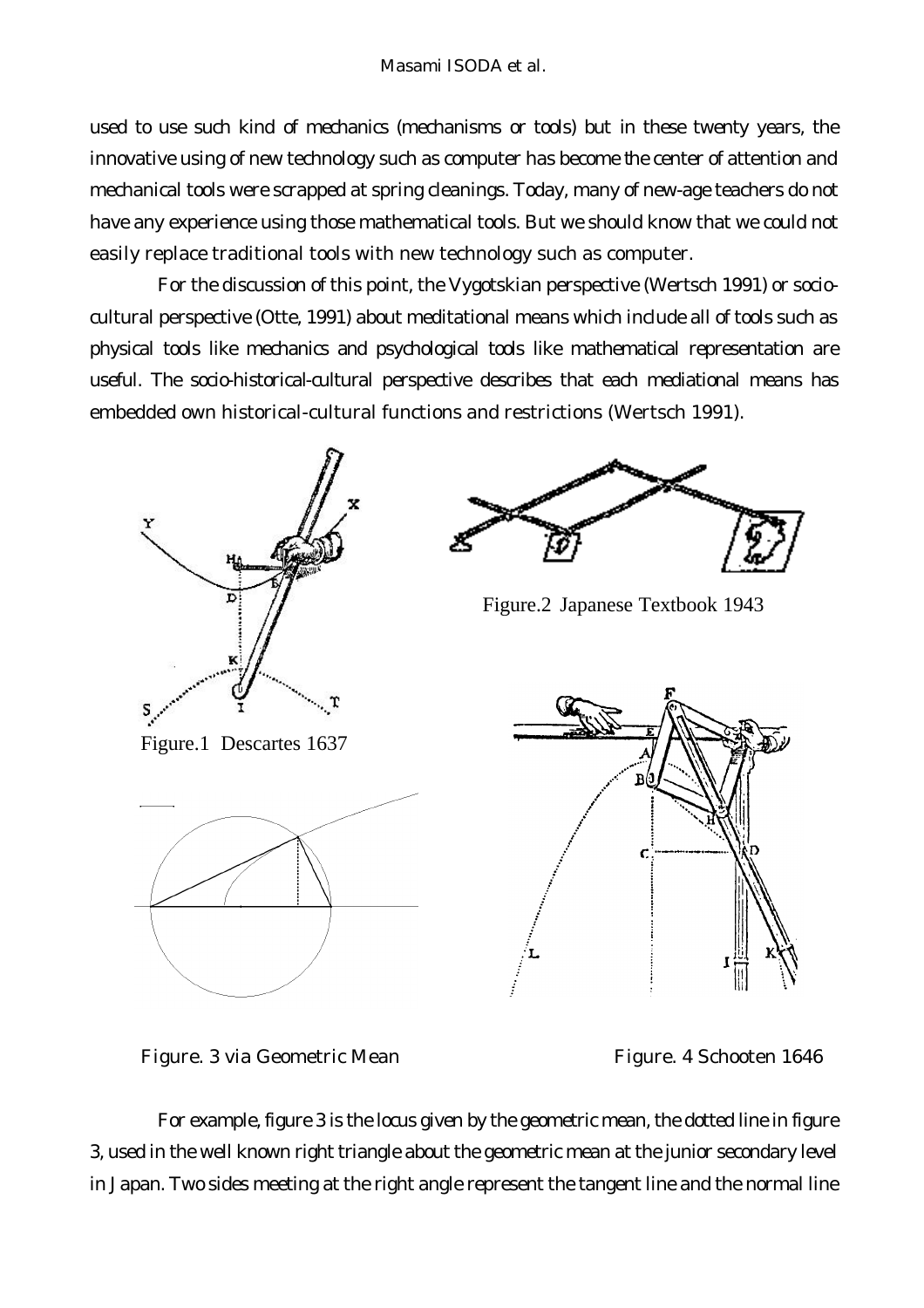of parabola. Figure 4 (Schooten 1646, from Maanen 1991, Denis 1995) is a mechanical device for drawing parabola. Before drawing a parabola, tangent of the parabola was already given as the rod of mechanism. Because the ancients obtained loci using tangents and normals, the makers of calculus tried to find a ways to obtain curves from given tangents and normals (i.e. integration), and the new way of getting tangent and normal against any given curves (i.e. differentiation). Today, we draw curves as the graphs of equations. By representing curves with equations, we lost the object of questions such as the relation between curves and tangents.

This historical truth supports not only the importance of referring to the embedded functions and restriction (limitations) of mediational means but also the merit of using tools; tools give us the *subject* and *method* of inquiry. Indeed, because Descartes had a metaphor of mechanics he could inquiry this relation and because the ancients used to inquire geometry with constructions on sandboxes they inquired about curves with tangents and normals. Tools also give us the *object* or *context* of inquiry. For example, historically, to *design* or *make* a mechanical device which changes circular motion to linear motion was a good problem of mechanics and it could be proved by that of well known triangle in figure 3 (see Kempe, 1877, Smith 1959).

From these historical points of view, we could argue not to replace mechanics with new technology because if we do, we might lose these points, easily.

#### *Educational Tools or Representation Tools*

In didactics, there were traditional discussions about the function and importance of educational tools or aids as specialized tools in school education. But if we discuss tools from a historical perspective, those traditional discussions in didactics which focused, focused on the activity in the classroom look strange because some of the tools were invented based on historical inquiry in academic research context. These tools are embedded in mathematics itself, and the reason why we prefer to use any tool in classroom should be that it is necessary for inquiry of mathematics and by using the tool, we can enhance students' *historical-cultural appreciation* as well as *appreciation of mathematical ideas and representations*.

Today, in the age of technological innovation, there are two strong reasons why we could not easily use traditional word of 'educational' tools. First, the technological innovation focused on the importance of the diversity of representation and did not focus on the specific representation. On the other hand, the word 'educational tool' is focused a specific function of tools to teach something. In the teaching context, a tool could be seen as a model of mathematical concept in classroom. In this context, if we could get an easier tool to teach it, we throw it a way. We already experienced it at the age of new math. At the new math, abstract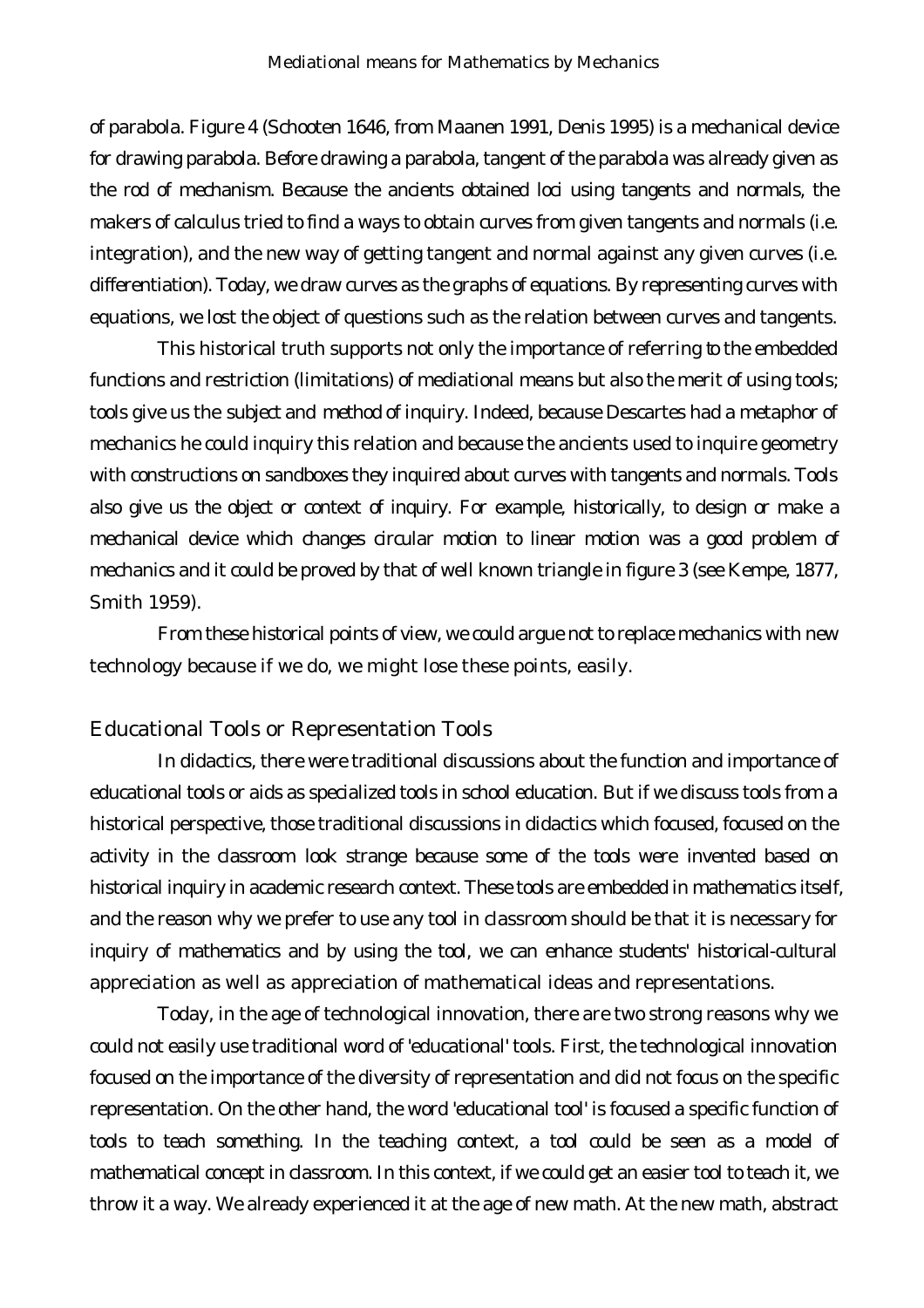concept is important and some focused tools were only used to transform but other tools were thrown a way. Because in that age, focused tools were educational but defocused tools were not educational. Today, abstract math is operated with computer as well as numerical calculation. We should prefer the appropriate representation for problematic situation and we could not fix some specific relation such as ordered relation between abstract math and a model. Second, in the case of computer, we use the same tool for the educational aim and academic research. We can access any information which could not be restricted to educational aim. In this border less environment, we can not distinguish educational tools from the other tools any more.

From the view point of maditational means in mathematics, each tools or representation has restriction (merits and demerits). *In the age of technological innovation, most desirable ability is to detach limited representation, select a better representation and in some case, make or design an appropriate representation.* In this context, better way to use tools is to integrate many tools such as physical tools, computer tools and mathematical representations. Moreover, variable features of tools such as *designability* and *decomposability* are important. Indeed, today's computer software has the macro function which could be seen as a decomposable feature.

### *Background Issues and Beyond limitations*

During the age of modernization (new math), mathematics education issues for innovation focused on teaching more abstract or higher mathematics because abstract mathematics is absolute and applicable. Today, most of mathematicians use a computer algebra system (CAS) for their research and many of them call their computer room as 'Lab'. Most users of mathematics usually use such tools without knowing mathematical theory behind them. Even if leaner do not have appropriate understanding of higher mathematical concept, he/she can use and explore mathematics with computer in some extent. These today's revolutionary issues enhance the relativism of mathematical inquiry. For example, Japanese new junior secondary mathematics curriculum took in the "observing, operating, and experiment" for getting mathematical knowledge as well as mathematical reasoning and proof. This new curriculum enhanced that mathematical proof is not only the way to accept the mathematical fact.

In this context, the validity of mathematical knowledge is strongly restricted by meditational means such as tools and representation. On this issue, important point is not only absolute authority but also our assuredness and knowing the limitation of it. For example, when we get the same result with accustomed tools or ones representations, with several diversities, we feel deeper appreciation. This appreciation is a better emergence of restriction.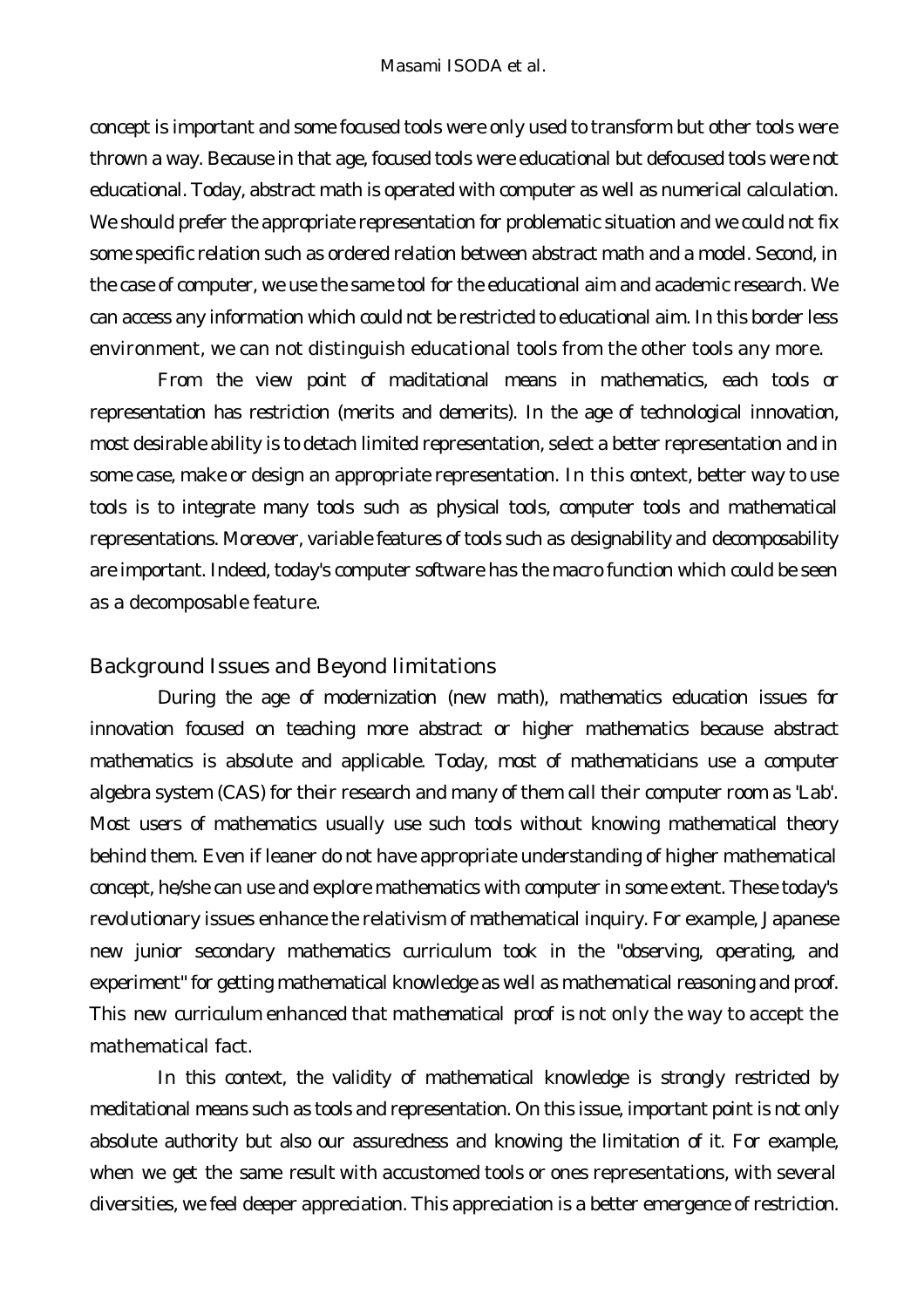On the other hand, there are negative restrictions, limitations, in each tool. Thus, we have to overcome such restrictions through changing tools or representation depending on what we need. Following example (Masami Isoda, Akio Matuzaki, 1999) demonstrate how changing tools and representations help students to overcome the restriction of each tool and representation.

Students were asked to make the mechanism of wooden-horse on a merry-go-round. They made a horse itself because their reasoning with visual images was based on crank mechanism. In this situation LEGO was mediational means to represent their experience. At the next stage, students were given the crank mechanism made with LEGO. They observed motion of the mechanism but they explained that the motions of horse were similar circles at the beginning and they needed some discussion before they understood the motions were 'egg curves' which had the same amplitude. Even after they operated mechanics, they still had some restrictions until they could reason with the real structure. At the third stage, students asked to represent the piston motion of crank by the equation of function. Students drew the graph of the function with Graphic Calculator and recognized that the equation of the function represented the piston motion well. But when students got the non-continuos graphs in the special cases of the function, they thought their equations were not appropriate for the mathematical representations of mechanical structure because they were reasoning with the mathematical representation without non-mathematical structure. Students have some cognitive limitation for reasoning with algebraic representation. At the forth stage, students were asked to make the crank by LEGO and they could interpret the meaning of non-continuos graphs. They could recognize the equation of function represented the real structure well and we could say that they could reason with mathematical structure corresponding to the mechanical structure.

In this example, we could observe several cognitive obstacles coming from the restriction of mediated means and students overcame these obstacles by using and changing tools and representations. Inquiry based on tools and representations enhances the relative future of knowledge construction, and it calls for the integration of using tools and representations for getting valid knowledge of mathematics.

### *LEGO Is Better Hands-on Goods*

For representing mechanisms of mechanical tools, this research project preferred LEGO because students can make mechanism easily and they have already a lot of experience using LEGO. There are three roots for the LEGO project; First, there are many studies related to the use of mechanical tools. In Japan, there were good textbooks including mechanics at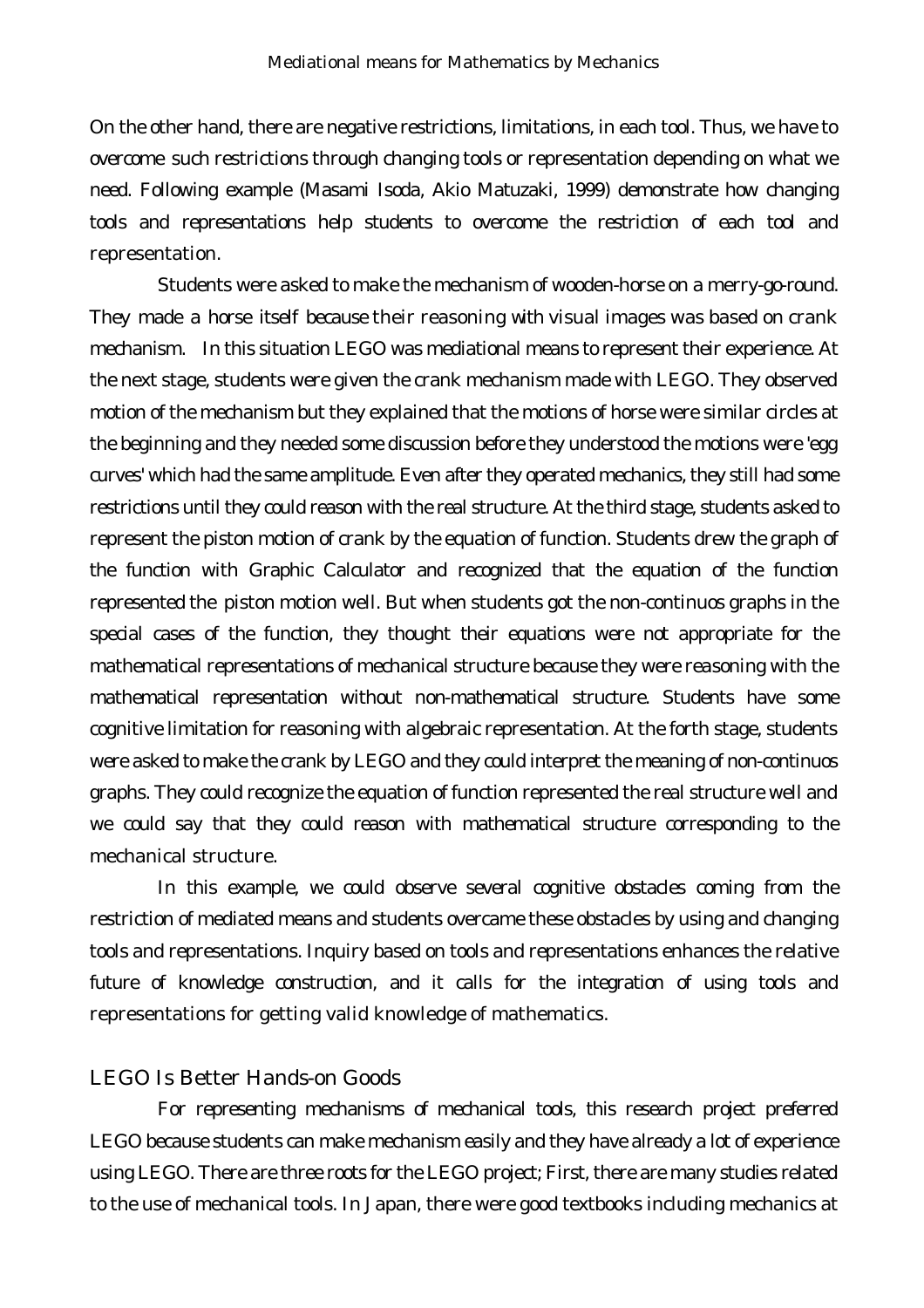secondary level mathematics in 1943. Second, there are remarkable researches which uses mechanics and new technology with historical perspective in US by Jere Confrey and David Dennis and in Italy by Maria B. Bussi. In particular, Jere Confrey already used LEGO mechanics. The major difference between the LEGO project and Maria's research using mathematics machine is that the LEGO project sees mechanics as decomposable and includes constructing activity in mathematical activity. Third, in educational technology area, there are some researches about LEGO mechanics and LOGO programming. Maker or Dealer could support the project.

# **Subject, Object and Method of Inquiry**

LEGO mechanics gave students subject, method and object of inquiry depending on their interest. Pantograph is well known mechanics for teaching similar figure and it exemplify these essential features of LEGO as mediated means for mathematics. Following lessons were done by Akira Suzuki at the Junior High School attached to the University of Tsukuba.

# *The Lesson of Similarity with the Pantograph of LEGO*

Similarity of shapes is taught in the 8th graders, 2nd grade of junior high school in Japan. The following lesson was for teaching of similar figure using pantograph by LEGO (figure 5).





Figure 5. Pantograph by LEGO Figure 6. The example by a student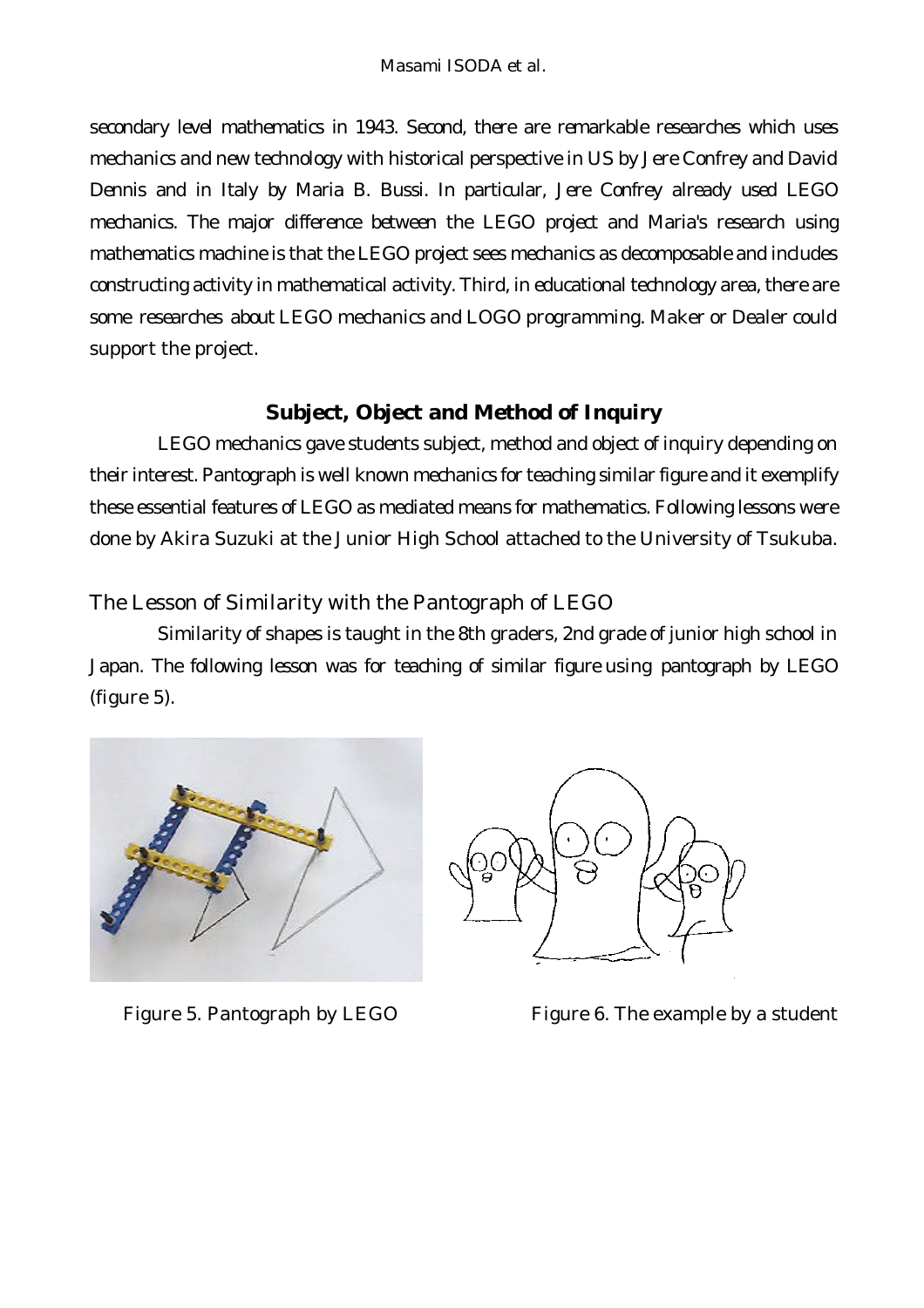| Modes of           | Teaching Activities and expected students' reactions       | Remarks                      |
|--------------------|------------------------------------------------------------|------------------------------|
| Teaching           |                                                            |                              |
| Explanation        | Explain the function of pantograph. Ask for any            | Demonstrate and convince     |
|                    | question and motivate their interest. Explain that it      | how to use pantograph        |
|                    | is a tool to draw similar figures and how to use it.       | made of LEGO.                |
|                    |                                                            |                              |
| Give students      | Task 1. "Draw any figure on a paper and draw a             | Students' pantographs are    |
| <b>First Task</b>  | similar figure using pantograph."                          | also made of LEGO because    |
|                    |                                                            | it also have to be           |
| Students'          | Give all of the students a pantograph made with            | decomposable.                |
| Operation          | LEGO and a paper, and let them draw any figure. As         | 'Decomposable' is important  |
| Activity           | students draw, they should become interested in why        | to change parts and          |
|                    | the pantograph draws a similar figure.                     | parameter.                   |
| Illustrate         | Task 2. "Compare figures that you have drawn               | In order to search the       |
| <b>Second Task</b> | originally and by using pantograph. Through finding        | reason, illustrate           |
|                    | the principle of similarity, let's consider the reason why | pantograph on the board.     |
|                    | pantograph could draw similar figure."                     |                              |
| Draw a             | Question: What properties are there?                       | To discover hidden property, |
| pantograph         | Students: The<br>in there<br>square<br>is<br>always<br>a   | illustrate the center of     |
| on the board       | parallelogram.                                             | similar figure and the       |
| and inquire        | Question: How are the positions of the original figure     | position of similarity.      |
| the reason         | and the one drawn with pantograph related?                 |                              |
|                    | Student's answer: Similar.                                 |                              |
|                    |                                                            |                              |
| Explanation        | Students explain the reason.                               | Explanation was done by      |
|                    |                                                            | students' reasoning          |

### *Lesson by Akira Suzuki*

# *Merits of Pantograph*

There are at least two preconceptions for the definition of similarity when students learn similarity;

- 1. Enlargement or reduction of a figure is similar to its original figure.
- 2. Two polygons with proportional corresponding sides and equal angles are similar. Students learn the first point in elementary school, enlargement or reduction. We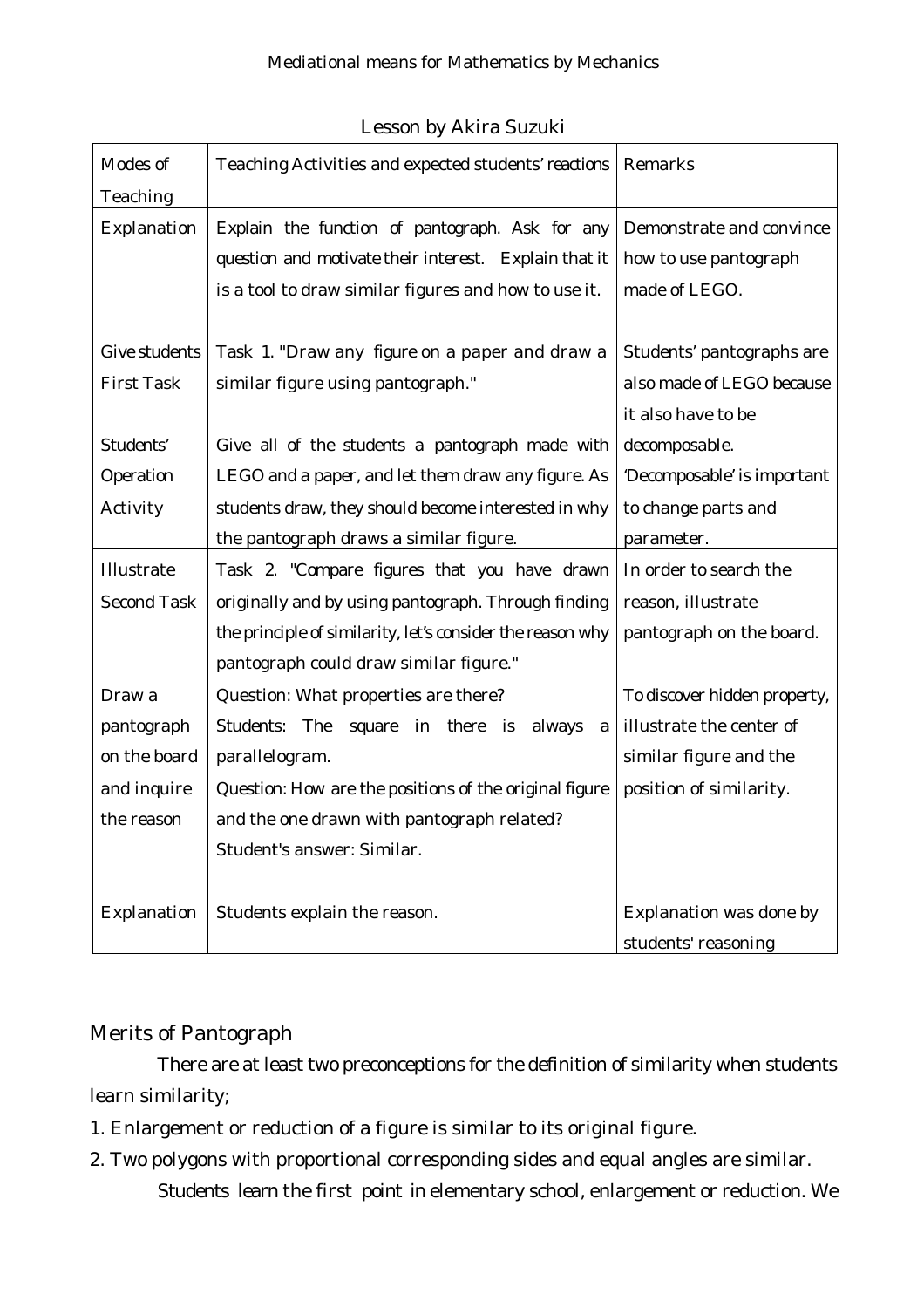should also confirm students second point for the definition of the position of similarity as well as the idea of first point. On the other hands, students may get annoyed if they have to draw similar polygons using ruler and compasses, and it takes large amount of time. Thus, at the introduction of similarity, teachers usually gave students similar figures (polygons) that are already drawn on a sheet of paper or the textbook and tried to induce the second point for defining the position of similarity. Even after this expanding definition, students do not have a chance to draw figure containing curved lines.

Thus, it is anticipated that if we gave students an easier tool for the enlargement and reduction, the more students would experience enjoyable, familiar and interesting activity in similarity. This will, in turn, promote better understanding. Pantograph is not only tools for similarity. Computer and Xerox machine can easily make similar figures, though, they are not so challenging because students already experienced it at elementary school. On the other hand, the classical enlargement, reducing tool, pantograph, has miracle feature which enables us to draw similar figure easily, even a figure containing curved lines. In addition, pantograph can provide the ground for explaining the reasoning why the drawn figures are similar.

A pantograph is a tool that student can use while grappling with problem with interest and independently through activities. Recently, diversity through the use of technology in education has been spread; however, a pantograph is a real tool, not virtual one like computers. Also a pantograph itself possesses mathematical properties. Students would rise their interest just drawing a similar figure with pantograph.

The use of pantograph enables us to enlarge and reduce a figure with curved lines, which was not possible before, and it also mediates the first point abouve. Pantograph also realizes virtual machine of the transformation of similarity.

At The task 1, pantograph was a way of drawing similar figure at first but at the same time, letting students draw a similar figure gave students the subject of inquiry for investigating the principle of similarity and structure of the pantograph which enable students to draw similar figure. Because we used LEGO for pantograph, students could easily change the structure of pantograph. Thus, students could know the importance of the structure, which enable them to draw similar figure. At the task 2, students could realize the necessity of proof because there is not any promise that their drawn figures are similar. Inquiring and explaining the structure of pantograph are now the object of study. Through the explanation of reason, the center of similarity and its position could emerge as the subject to be taught.

### *Students Response*

The Junior High School attached to the University of Tsukuba owns pantographs for a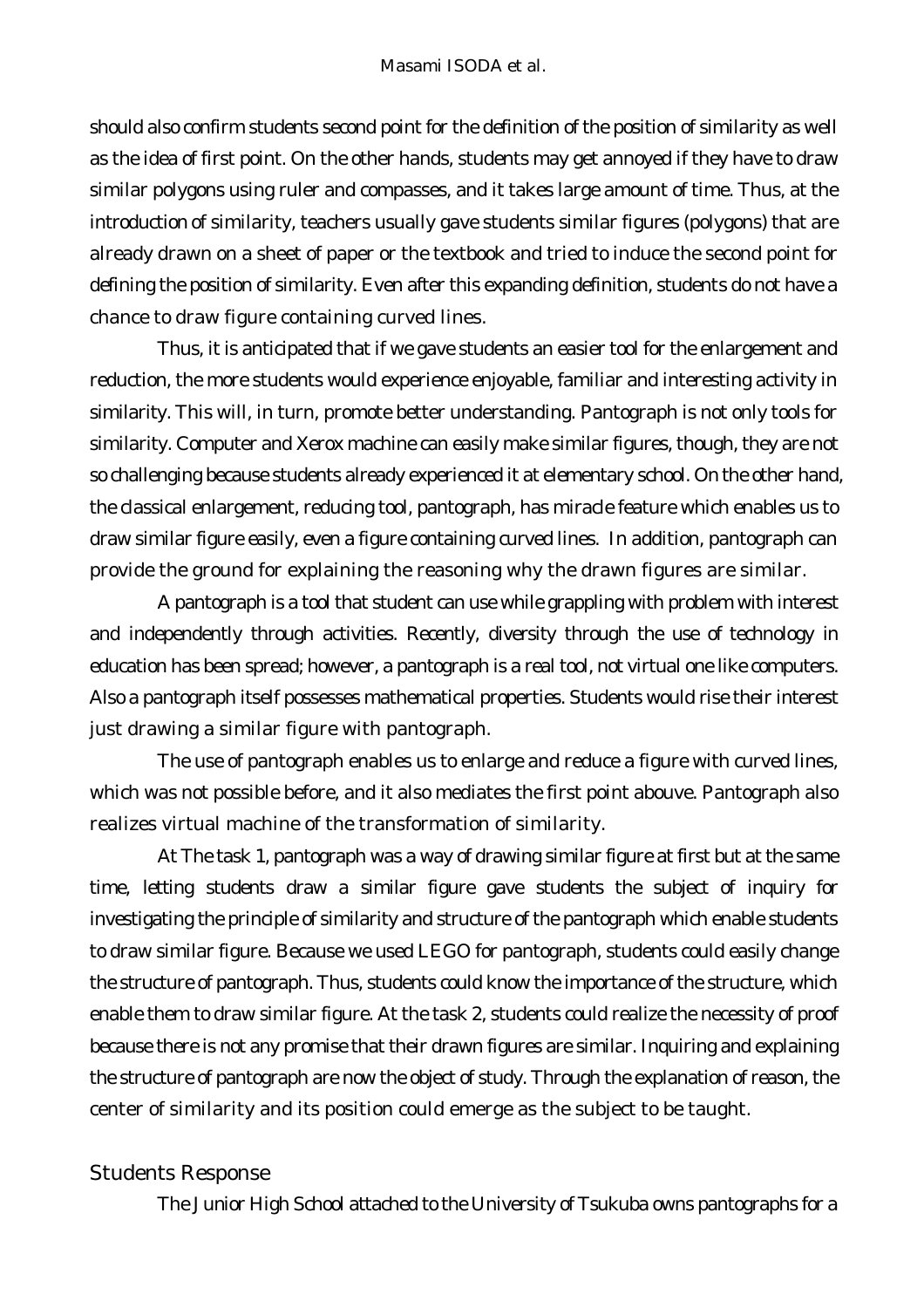couple of decades. There is no difference with other teaching methods if the pantograph is just used to demonstrate and lead to the definition or theorem. In the class, students were concerned or felt interested via experiencing the drawing with LEGO pantograph. Each student should have a chance to operate his/her own pantograph.

In the class, students were paired, and they drew whatever figure they want, such as cartoons (figure 6) and letters (characters). Students wondered why it draws a similar figure, and started inquiring. Based on self-inquiry of students, the class smoothly went with what teacher planned. In the class, teacher let students demonstrate the pantograph, list properties, and consider the reason. In this case, before this lesson, students already learned first point, second point and definition of the position of similarity in one lesson and experienced to draw similar figures with ruler and compasses, they easily find the position of similarity and explain the reason.

According to students' impression, pantographs are accepted very well among most of them; some of their impressions are "pantograph is fun, we learned through playing", "ancients who invested pantograph is wonderful", and "the class was fun, too".

The pantograph made students interested in similarity. Another merit of it was its composition of LEGO. Students deconstructed and reconstructed it and drew various figures including non-similar figures. Making a pantographs with adequate materials such as LEGO in class would bring students more interests.

### **Analysis by Mechanics**

### *Sylbester's Pantograph*

Sylbester's pantograph (figure 7) which is made from parallelogram OABC and two similar triangles, APB and CP'B, is the mechanism which could draw rotated similar figure. Maria (1993, 1996) researched the effect of it for shifting the levels of proof. The following example also exemplifies the effect of it for proof in Japanese Case from the view point of the inquiry of mechanism. In Japanese junior secondary curriculum, geometric proof is taught from grade 8 but this lesson was done in grade 7, 1st grade of Japanese junior high school. Students do not know formally the conditions of congruent triangles but learned the conditions of determining a triangle at elementary school. To reduce difficulty, the teacher, Masahiko Sakamoto, planed to use LEGO pantographs in the case of congruent equilateral triangles for similar triangles (figure 8). Students already know various angle relationships in the case of triangles and parallel lines but their knowledge about symbolic representations of figures is still weak.2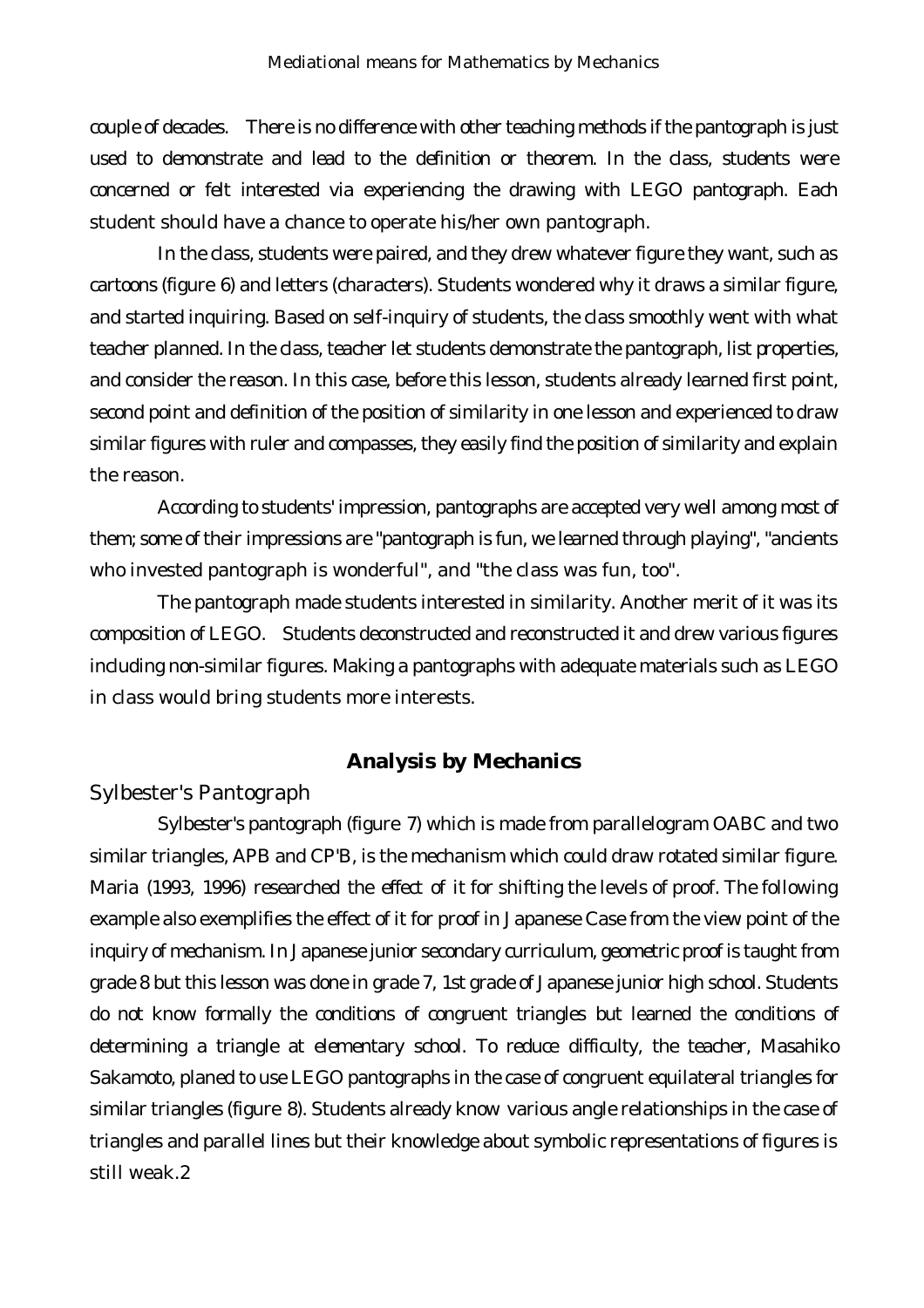

Figure 8. Demonstration

By using LEGO pantographs, students discussed the way of constructing parallel translation, line symmetry and symmetry with respect to a point by ruler and compass for about one hour, and the teacher confirmed the symmetry with respect to point is rotation of 180 degrees. In the second lesson, teacher asked students how to construct the rotated figure other than 180 degrees. The teacher showed a LEGO pantograph and told students that it could draw the figure rotate 60 degrees. Teacher did not demonstrate how to use it and gave each group time to explore. Students explored for 20 minutes. Some groups found the way to rotate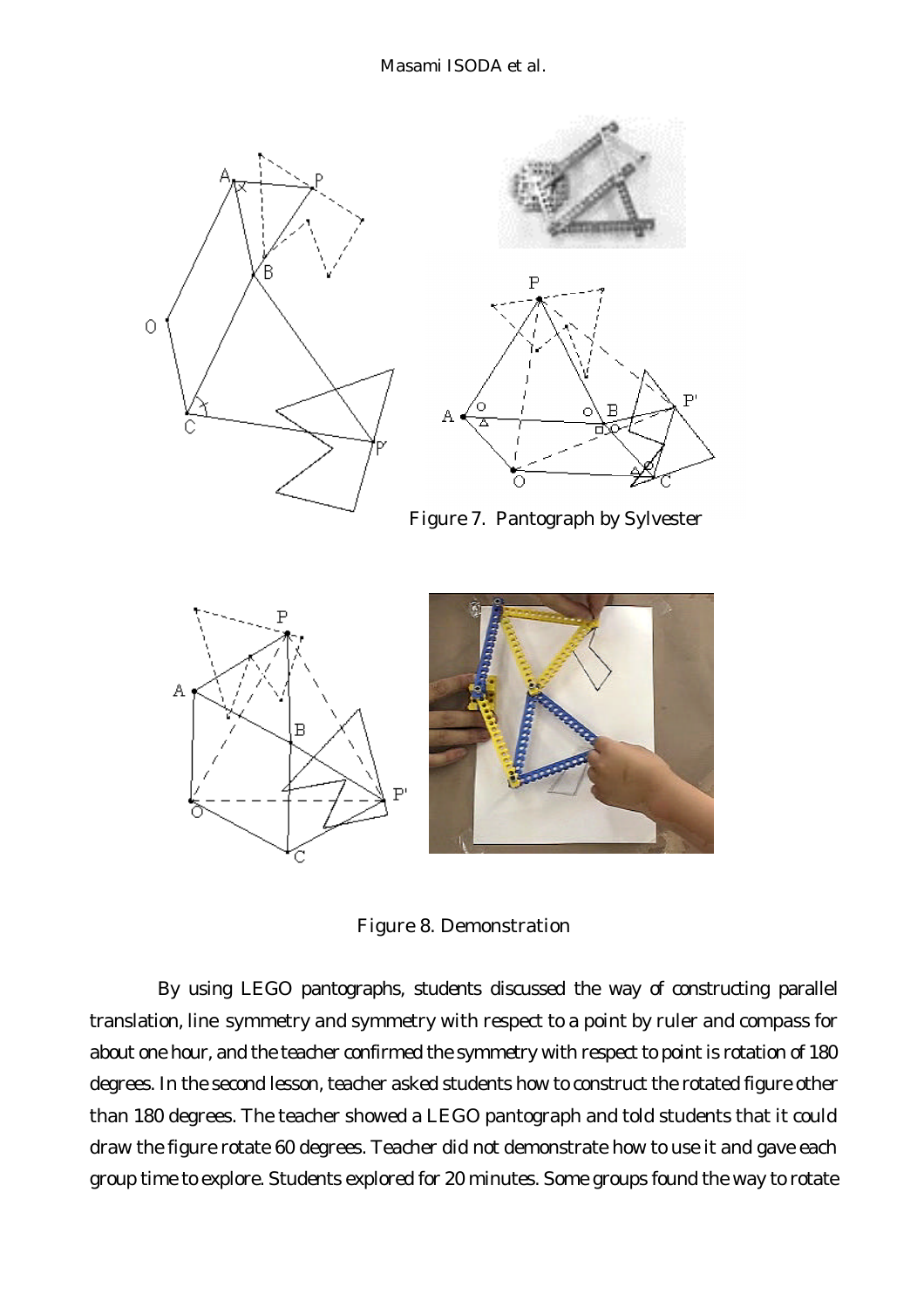60 degrees but many groups could not find the point of fulcrum to rotate and could not determine the way of a 60 degrees rotation. Students explained their ways. After they knew how to draw, they continued to explore and inquire the reason and found invariant properties which kept the pantograph as follows (figure 8).

 $60^\circ$ .  $180^\circ$ , POP' must be equilateral Angle POP' must be 60? Angle PBP' must be

At the end of the second lesson, students knew that they had to explain angle POP' is 60°, or triangle POP' is equilateral. To construct the explanation was their homework. During the third lesson, students explained their reason .

### *Explanation by some students*

'If  $360^{\circ}$   $(2 \times +) =$ , then angle PBP' equals angle PAO and angle P'CO. Thus, if we rotate PBP'  $60^\circ$  at point P, then PBP' comes to PAO and if we rotate PBP' 60° at point P', then PBP' comes to OCP'. Then POP' is equilateral. Thus, we should explain  $360^{\circ}$   $(2 \times +)$ .

360°  $(2 \times$  ) 360  $2 \times 60^{\circ}$  = 240°  $=$  60° =(180°)+60° =240°, Thus 360° (2× +)

One of students who came up with explanation 1 described his reasoning as follows; 'Teacher told us "there are angles which keep same angle if you manipulate LEGO

mechanics." Thus, I manipulated mechanics to find angles which kept 60 degrees or same degree.'

His way of findings is just 'analysis by mechanics' because he found his explanation beginning from the assumption of the result of 60 degrees. Ancients used the ward of analysis to find the way of proof by beginning from the result. Archimedes discussed his way of analysis as the methods of heuristics by mechanics because his methods of getting area began by supposing the balance between figure and segment which represent the area of figure. Students' reasoning could also be called 'analysis by mechanics' because LEGO mechanics enabled him to assume the result.

### *After Explanation*

Throughout the class, students responded very well. After the lesson, students wrote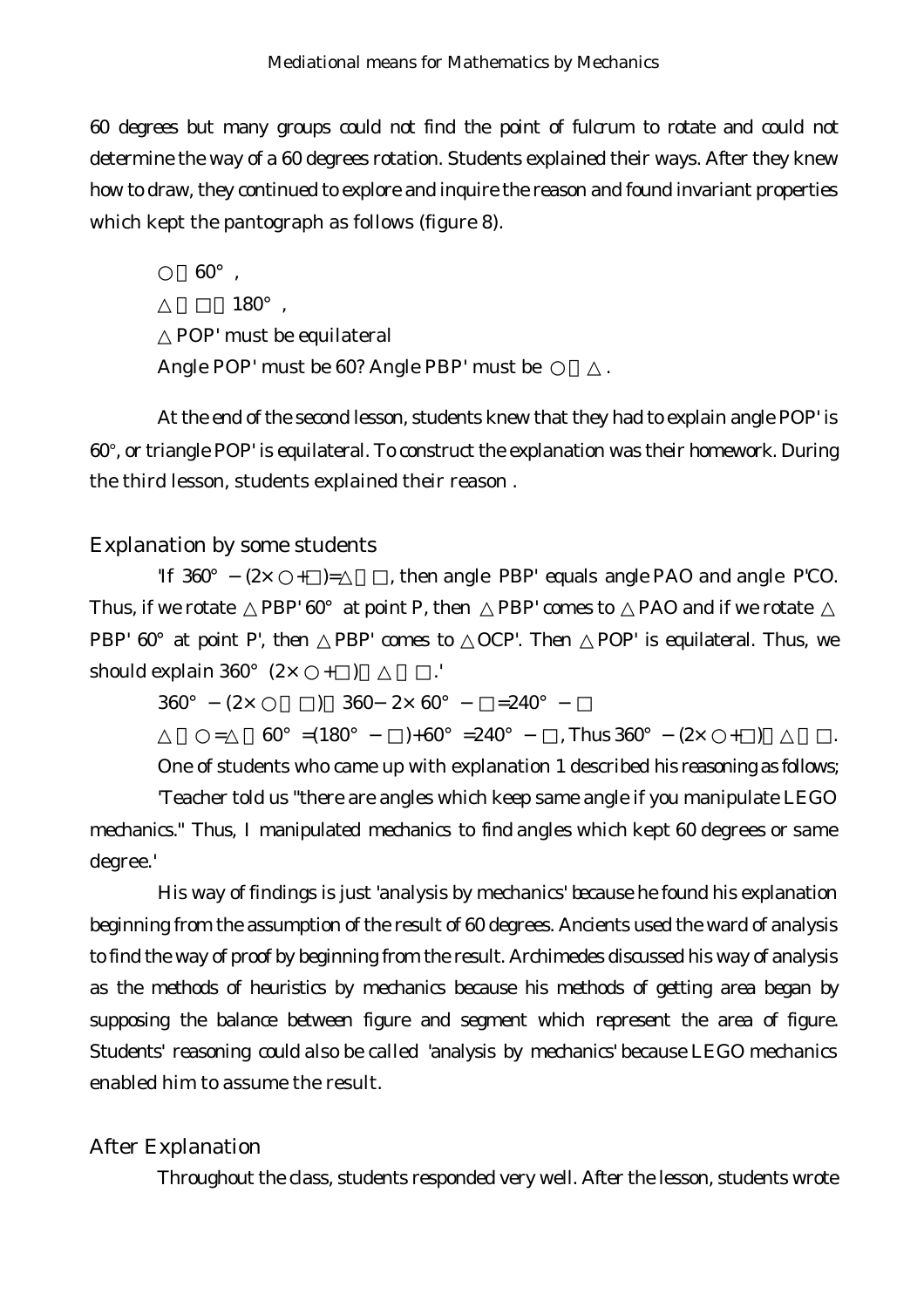their impression as follows;

'I wonder that LEGO could be a drawing tool', 'First question, how could we use this tool was unexpected and we could feel interest from outside of mathematics but we knew the question was also mathematical.', 'Mathematics is theory for everything', 'For getting expressions, we used the result but, after that, we calculated the expression to derive the result.' 'We learned a new perspective for problem posing and solving'

Each student's impressions exemplifies how the pantograph could function as the mediational means for mathematics. The pantograph has meanings more than transformation machine; One of its other meanings is the means for analysis.

# **Internalization of Mechanism with the Context of Making**

The lesson after the Sylvester's pantograph is to design the mechanism with LEGO which transform the figure by line symmetry such as shown in figure 9. At the beginning of the lesson, teacher demonstrated the way to use Sylvester's pantograph to rotate the figure 60 degrees for confirming the existence of mechanics to draw the transformed figure and asked students to design the mechanism to transform figure by line symmetry.



Figure 9. Line Symmetry

To help students design a mechanism, teacher asked students to explain the properties of line symmetry which they learned before and discussed the working images of mechanism (see figure 10). Students recognized mechanism should work same length from symmetry line and works perpendicularly with symmetry line. Then teacher gave each group a wire to design mechanism. Students in a few groups soon associated the structure with a pair of scissors because student's movement at figure 10 looked like using scissors. Other students could not imagine sooner and tried to imagine the mechanism by bending the wire (eg. figure 11). Then, many students imagined figure 12 inevitably. Finally, students design the structures (figure 13). In figure 13, right one is designed from the image of scissors and left one is designed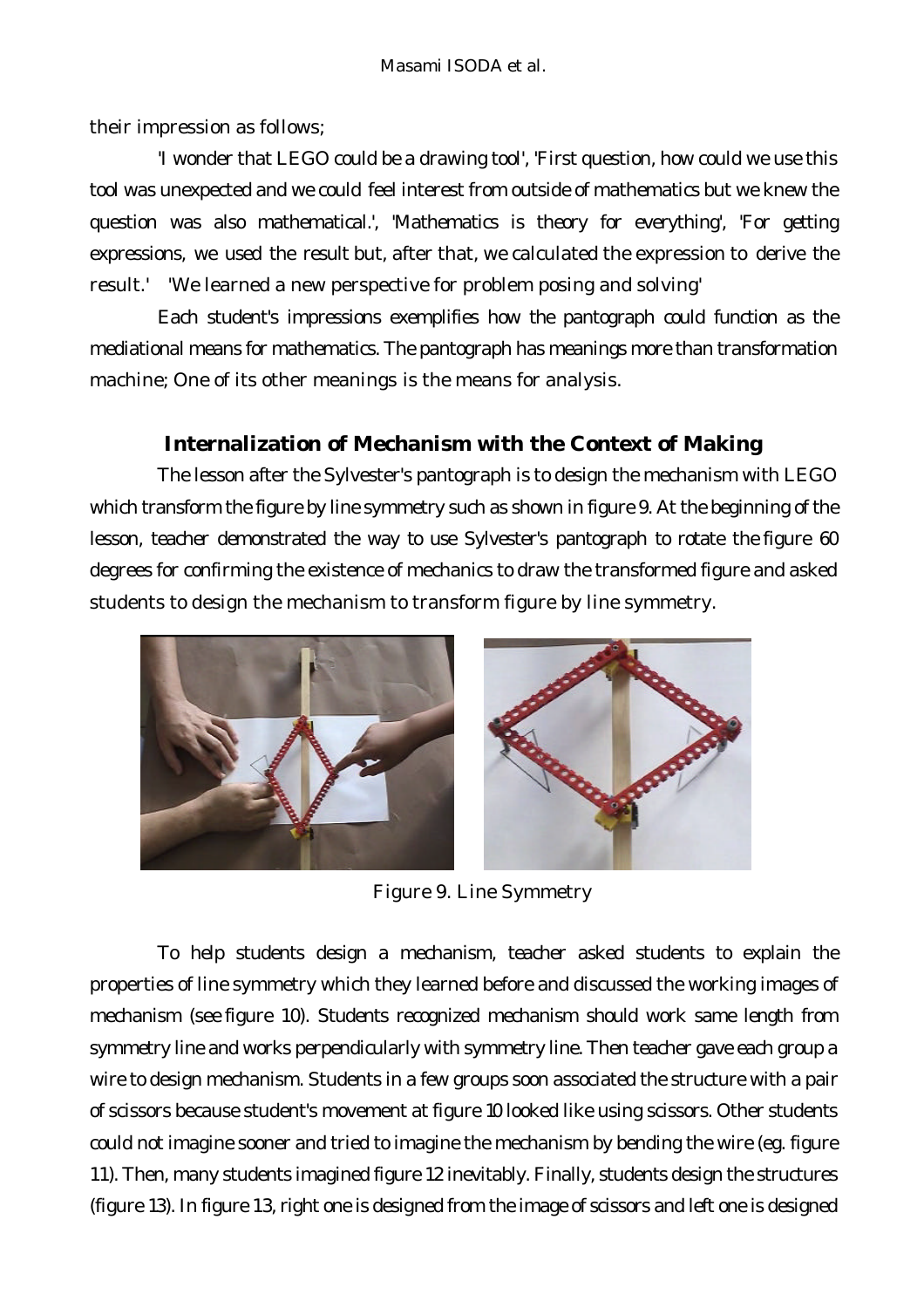from the image of rhombus that is already investigated at the Sylbester's pantograph at the last class. Students explained the reason why it must work as a drawing machine as line symmetry with the metaphor of scissors and both design includings the structure of rhombus. Students explained scissors and rhombus are functioning perpendicularly with symmetry line.







Figure 10 Figure 11.





After students gained some confidence about the structure of mechanics from figure 13, teacher gave students LEGO model of figure 12. Via drawing the symmetry figures (figure 14), they confirmed their assumption of design was an appropriate assumption. At this stage, students felt LEGO mechanics was a proof because they had not yet learned formal proof. LEGO mechanics functioned as a demonstration tool. Some of the students tried to change parameter such as shown in figure 14. It stretches figure.





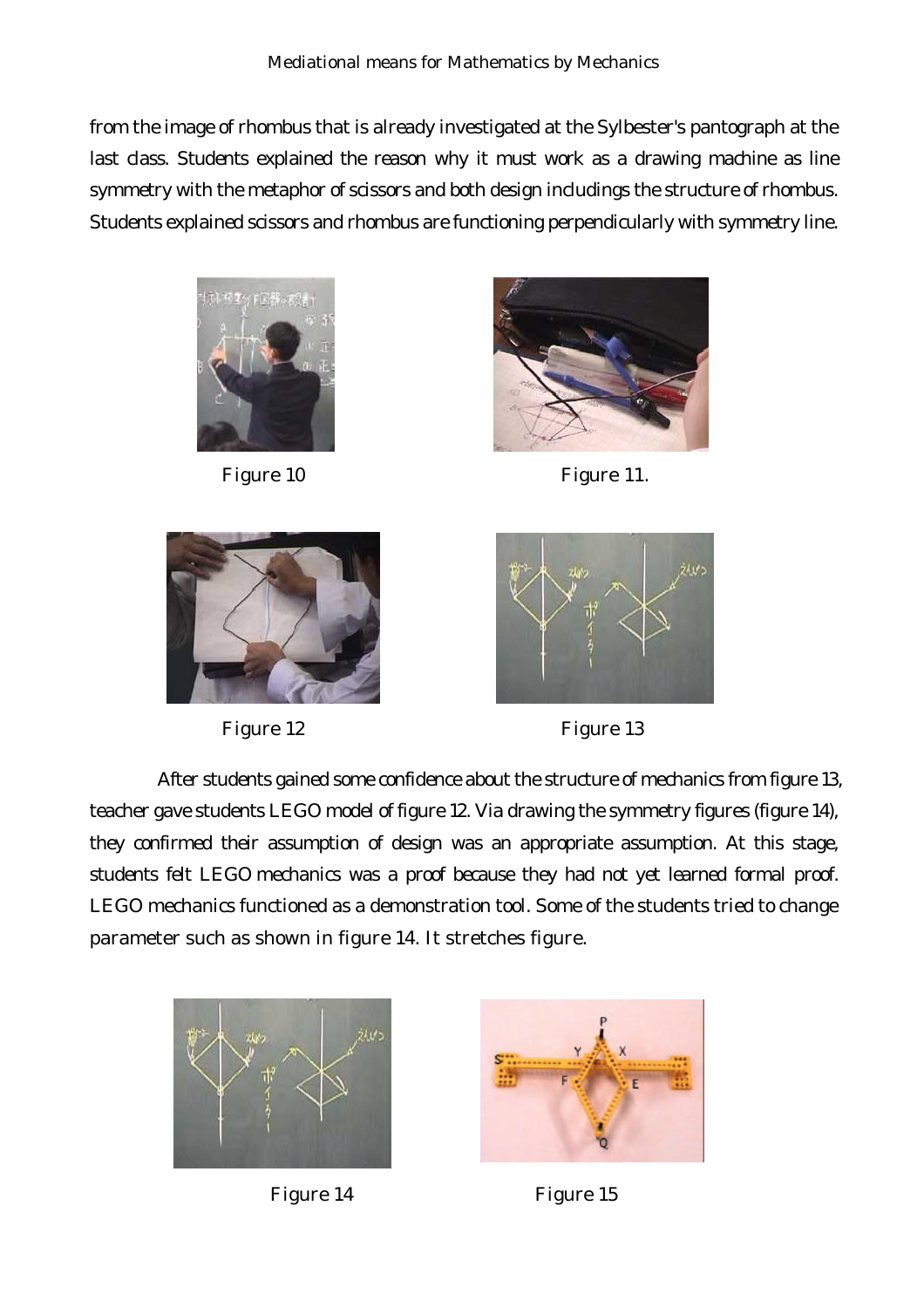This example demonstrates that in the exploration LEGO mechanism, intermental functions mediated by LEGO mechanics also transferred and worked intramental functions in each student's mind.

### **Final Remark**

Many mathematics teacher believe that mathematical representations are algebraic representations. One of the remarkable points in this paper is that LEGO mechanics also function as representation for mathematics such as object, subject and method for mathematical inquiry. This perspective is also supported by both of historical evidences and today's technology such as multiple representation mathematical software. LEGO mechanics as representation for mathematics has a peculiar intuition which enables students 'analysis by mechanics' and it internalizes the use of mechanics for mathematics. On the other hands, LEGO mechanics functions as physical representation such as moment and dead point. LEGO mechanics is not specific mathematical representation but functioning as mediational means for mathematics.

### **Acknowledgment**

Special thanks to Jere Confrey and Maria G. Bartolini Bussi. The LEGO project could not start without their research projects.

### **Notes**

This project report is rewrote from the earlier version of the paper that was presented at the Topic Study Group 5 at ICME9, 2000.

2)Project Manager, Institute of Education, University of Tsukuba.

The Junior High School Attached to the University of Tsukuba.

The Senoir High School Attached to the University of Tsukuba.

5)Faculty of Education, Shizuoka University.

Master Program of Education, University of Tsukuba.

Doctor Program of Education, University of Tsukuba.

LEGO Project is supported by the grant of JSPS. The grant number is 10558032.

### **References**

Bartolini Bussi M., Nasi D., Martinez A., Pergola M. Zanoli C. & al. (1999). Laboratorio di Matematica: Theatrum Machinarum, I CD rom del Museo (1), Modena: Museo Universitario di Storia Naturale e della Strumenntazione Scientifica.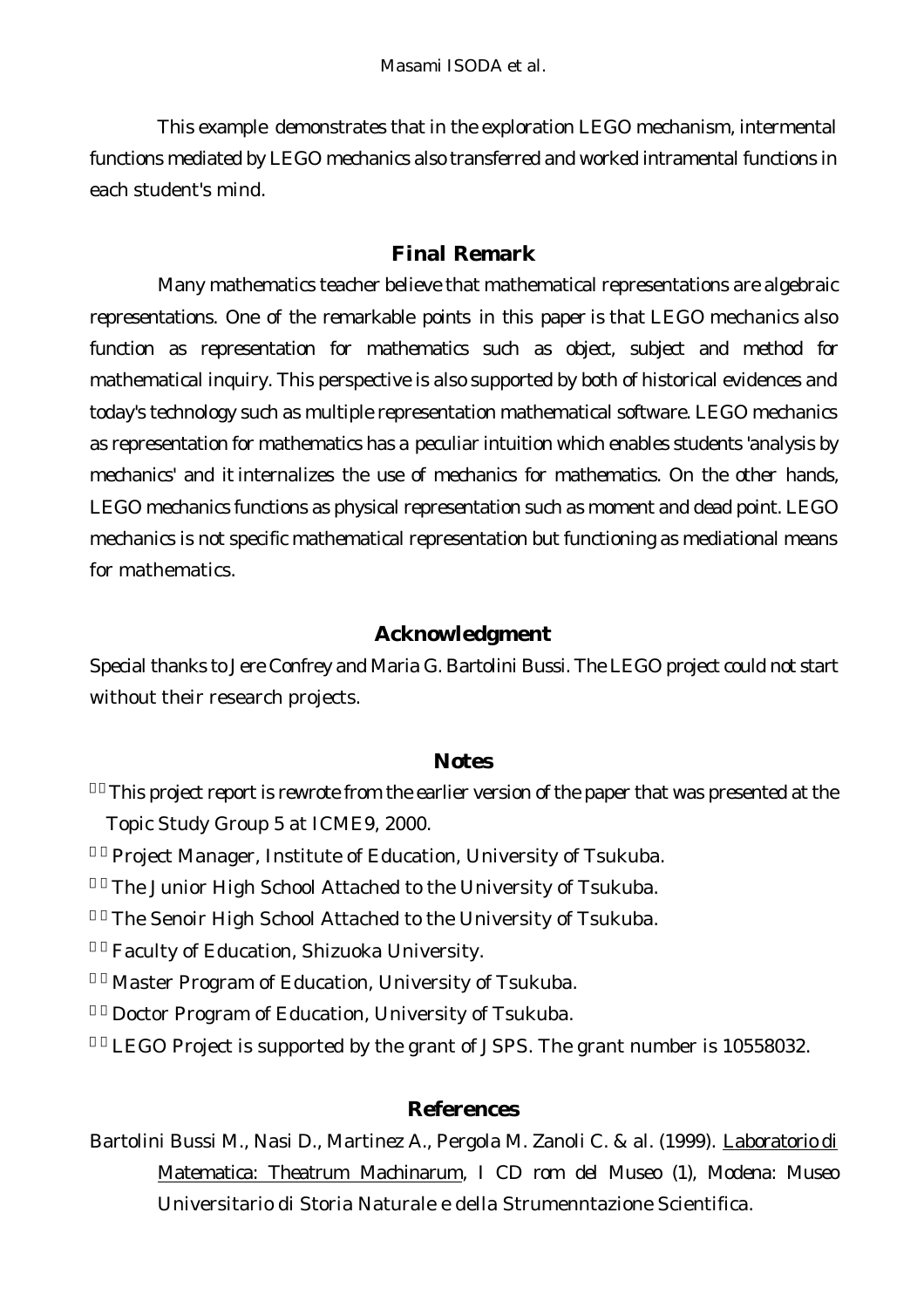- Bartolini Bussi M. (1996). History in the Mathematics Classroom. In Janke H. (Ed.), History of mathematics and education, Vandenhoeck & Ruprecht.
- David Dennis & Jere Confrey (1995). Functions of a Curve: Leibniz's Original Notion of Functions and its Meaning for the Parabola, The College Mathematics Journal, **26**(**3**), 124-131.
- David Dennis & Jere Confrey (1997). Drawing Logarithmic Curves with Geometer's Sketchpad: A Method Inspired by Historical Sources. In King J. Schattshneider (Ed.), Geometry Turned on (pp. 147-156), The Mathematical Association of America.
- Isoda M. (Ed.). (1993-2000). Annual Reports of Algebra, Geometry and Calculus for All (Vols. 1-7), Tsukuba University. (written in Japanese)
- Isoda M. (1997). Connecting Mathematics with Machine Engineering and Art: Perspectives for Calculus and Geometry for All via Technology. In Yang W. & Hasan Y. (Eds.), Proceedings of the Second Asian Technology Conference in Mathematics (pp. 60-70), Universiti Sains Malaysia.
- Isoda M. (1998a). Mathematical Inquiry Enhanced by Harmonized Approach via Technology. In Park H., Choe Y., Shin H. & Kim S. (Eds.), Proceedings of ICME-EARCOME 1 (Vol. 3, 267-278).
- Isoda M. (1998b). Developing the Curriculum for Curves Using History and Technology. In Yang W., Shirayanagi K, Chu S. & G. Fitz-Gerald (Eds.), Proceedings of the Third Asian Technology Conference in Mathematics (pp. 82-89), Springer.
- Isoda M., & Matsuzaki A. (1999). Mathematical Modeling in the Inquiry of Linkages Using LEGO and Graphic Calculator: Does New Technology Alternate Old Technology? Proceedings of the Forth Asian Technology Conference in Mathematics (pp. 113-122), ATCM Inc.
- Isoda M., & Matsuzaki A. (2000). How can students mathematize the mechanics of motion with technological means?, Paper presented at WGA11, ICME9.
- Kempe A. (1867). How to draw a straight line, Macmillan.
- Otte M. (1991). Towards a Social Theory of Mathematical Knowledge. In Keitel C. & Ruthven K. (Eds.), Learning from Computers: Mathematics Education and Technology, Springer-Verlag.
- Maanen van J. (1991). HOpital's Weight Problem, For the Learning of Mathematics, **11**(2), 44- 47.
- Maanen van J. (1992). Seventeenth Century Instruments for Drawing Conic Sections, The Mathematical Gazette, **76** (476), 222-230.
- Smith D. (1967). A Source Book in Mathematics, Dover edition.